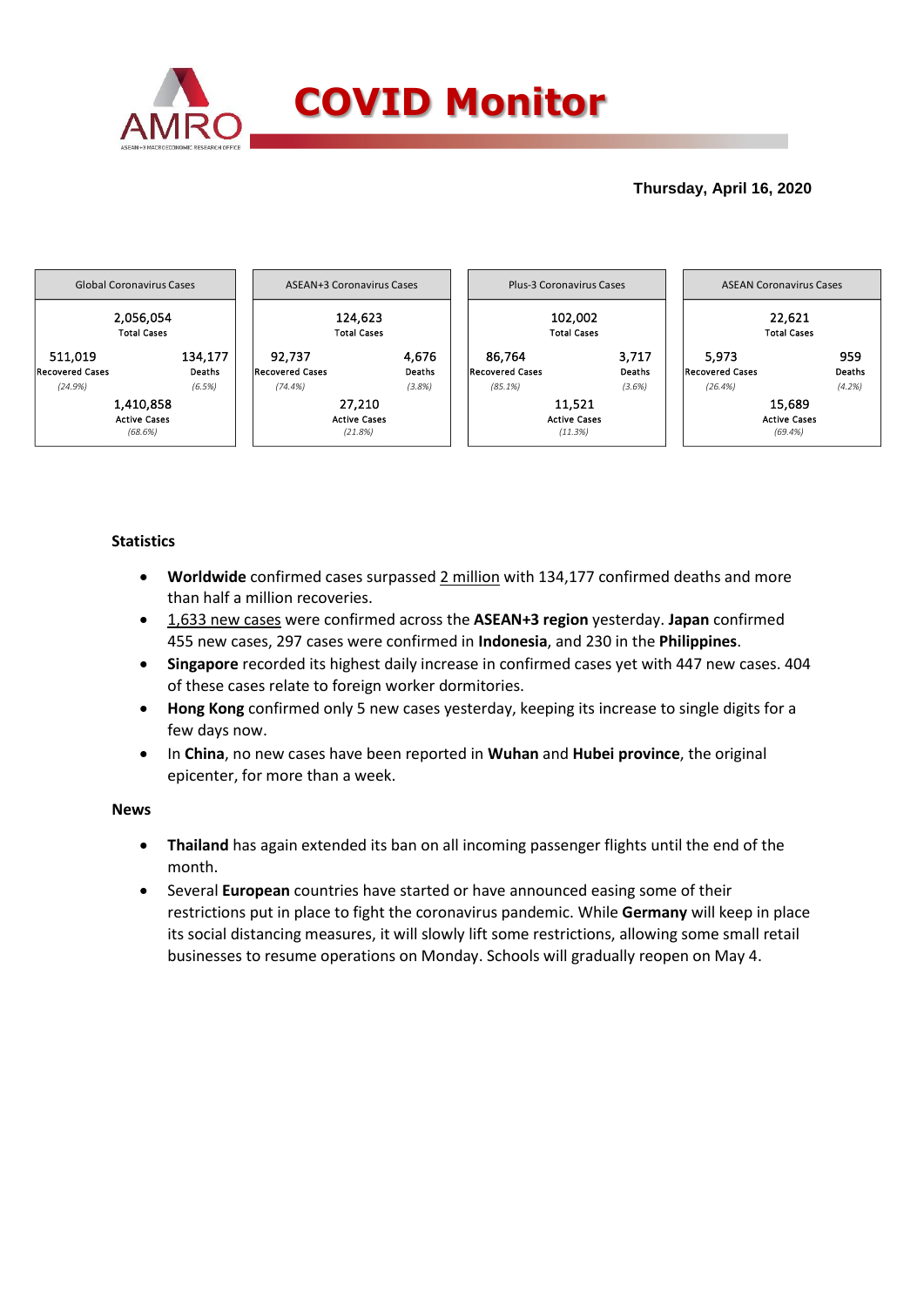

#### Overview of COVID-19 Cases

#### Data as of 15/4/2020

| Economy           | <b>Total</b> | Cases per 1M   | <b>New</b>   | <b>New cases</b>            | <b>ANew</b>    | ∆% New | <b>Total</b>  | <b>New</b>     | Fatality<br>Rate (%) | <b>Total</b>   | Recovery              | Active    |
|-------------------|--------------|----------------|--------------|-----------------------------|----------------|--------|---------------|----------------|----------------------|----------------|-----------------------|-----------|
|                   | Cases        | Population     | Cases        | $(7$ -day avg) <sup>1</sup> | $\text{Case}$  | Cases  | <b>Deaths</b> | <b>Deaths</b>  |                      | Recovered      | Rate (%) <sup>3</sup> | Cases     |
| Global            | 2,056,054    |                | 82,340       |                             | 25,945         | 4.2    | 134,177       | 8,268          | 6.5                  | 511,019        | 24.9                  | 1,410,858 |
| ASEAN+3           | 124,623      |                | 1,633        |                             | 125            | 1.3    | 4,676         | 34             | 3.8                  | 92,737         | 74.4                  | 27,210    |
| Plus-3            | 102,002      |                | 532          |                             | 137            | 0.5    | 3,717         | $\overline{7}$ | 3.6                  | 86,764         | 85.1                  | 11,521    |
| <b>ASEAN</b>      | 22,621       |                | 1,101        |                             | $-12$          | 5.1    | 959           | 27             | 4.2                  | 5,973          | 26.4                  | 15,689    |
| China             | 82,294       | 59             | 45           |                             | $-45$          | 0.1    | 3,342         | $\mathbf{1}$   | 4.1                  | 77,836         | 94.6                  | 1,116     |
| Hong Kong, China  | 1,017        | 133            | 5            |                             | $\overline{2}$ | 0.5    | 4             | $\mathbf 0$    | 0.4                  | 459            | 45.1                  | 554       |
|                   | 8,100        | 64             | 455          |                             | 180            | 6.0    | 146           | 3              | 1.8                  | 853            | 10.5                  | 7,101     |
| Japan             |              |                | 27           |                             | 0              | 0.3    |               | 3              |                      |                |                       |           |
| Korea             | 10,591       | 203            |              |                             |                |        | 225           |                | 2.1                  | 7,616          | 71.9                  | 2,750     |
| Indonesia         | 5,136        | 19             | 297          |                             | 15             | 6.1    | 469           | 10             | 9.1                  | 446            | 8.7                   | 4,221     |
| Malaysia          | 5,072        | 153            | 85           |                             | $-85$          | 1.7    | 83            | $\mathbf{1}$   | 1.6                  | 2,647          | 52.2                  | 2,342     |
| Philippines       | 5,453        | 50             | 230          |                             | $-61$          | 4.4    | 349           | 14             | 6.4                  | 353            | 6.5                   | 4,751     |
| Singapore         | 3,699        | 649            | 447          |                             | 113            | 13.7   | 10            | $\mathbf 0$    | 0.3                  | 652            | 17.6                  | 3,037     |
| Thailand          | 2,643        | 39             | 30           |                             | -4             | 1.1    | 43            | $\overline{2}$ | 1.6                  | 1,497          | 56.6                  | 1,103     |
|                   |              |                |              |                             |                |        |               |                |                      |                |                       |           |
| Brunei Darussalam | 136          | 302            | 0            |                             | $\pmb{0}$      | 0.0    | $\mathbf{1}$  | $\Omega$       | 0.7                  | 108            | 79.4                  | 27        |
| Cambodia          | 122          | $\overline{7}$ | 0            |                             | $\pmb{0}$      | 0.0    | 0             | $\mathbf 0$    | 0.0                  | 96             | 78.7                  | 26        |
| Lao PDR           | 19           | 3              | $\Omega$     |                             | 0              | 0.0    | 0             | $\mathbf 0$    | 0.0                  | 1              | 5.3                   | 18        |
| Myanmar           | 74           | $\mathbf{1}$   | 11           |                             | $10\,$         | 17.5   | 4             | $\mathbf 0$    | 5.4                  | $\overline{2}$ | 2.7                   | 68        |
| Vietnam           | 267          | $\overline{3}$ | $\mathbf{1}$ |                             | 0              | 0.4    | 0             | $\Omega$       | 0.0                  | 171            | 64.0                  | 96        |
|                   |              |                |              |                             |                |        |               |                |                      |                |                       |           |
| Belgium           | 33,573       | 2,915          | 2,454        |                             | 1,924          | 7.9    | 4,440         | 283            | 13.2                 | 7,107          | 21.2                  | 22,026    |
| France            | 133,470      | 2,054          | 3,217        |                             | 525            | 2.5    | 17,167        | 1,438          | 12.9                 | 30,955         | 23.2                  | 85,348    |
| Germany           | 134,753      | 1,624          | 3,394        |                             | 2,107          | 2.6    | 3,804         | 510            | 2.8                  | 72,600         | 53.9                  | 58,349    |
| Italy             | 165,155      | 2,742          | 2,667        |                             | $-305$         | 1.6    | 21,645        | 578            | 13.1                 | 38,092         | 23.1                  | 105,418   |
| Netherlands       | 28,153       | 1,629          | 734          |                             | $-134$         | 2.7    | 3,134         | 189            | 11.1                 |                | $\sim$                |           |
| Spain             | 177,644      | 3,790          | 5,103        |                             | 2,661          | 3.0    | 18,708        | 652            | 10.5                 | 70,853         | 39.9                  | 88,083    |
| Switzerland       | 26,336       | 3,046          | 400          |                             | 152            | 1.5    | 1,239         | 65             | 4.7                  | 15,400         | 58.5                  | 9,697     |
| UK                | 98,476       | 1,464          | 4,603        |                             | $-649$         | 4.9    | 12,868        | 761            | 13.1                 |                | $\sim$                |           |
|                   |              |                |              |                             |                |        |               |                |                      |                |                       |           |
| Australia         | 6,440        | 248            | 25           |                             | $-39$          | 0.4    | 63            | $\mathbf{1}$   | 1.0                  | 2,186          | 33.9                  | 4,191     |
| Brazil            | 28,320       | 134            | 3,058        |                             | 1,226          | 12.1   | 1,736         | 204            | 6.1                  | 14,026         | 49.5                  | 12,558    |
| Canada            | 28,208       | 746            | 1,174        |                             | $-181$         | 4.3    | 1,006         | 107            | 3.6                  | 8,966          | 31.8                  | 18,236    |
| India             | 12,322       | 9              | 835          |                             | $-199$         | 7.3    | 405           | 12             | 3.3                  | 1,432          | 11.6                  | 10,485    |
| Iran              | 76,389       | 908            | 1,512        |                             | $-62$          | 2.0    | 4,777         | 94             | 6.3                  | 49,933         | 65.4                  | 21,679    |
| Turkey            | 69,392       | 826            | 4,281        |                             | 219            | 6.6    | 1,518         | 115            | 2.2                  | 5,674          | 8.2                   | 62,200    |
| lus               | 636,350      | 1,922          | 31,157       |                             | 6,583          | 5.1    | 28,326        | 2,569          | 4.5                  | 52,096         | 8.2                   | 555,928   |

Source: Haver Analytics, sourced from John Hopkins University; AMRO staff calculations.

Notes: New cases since last business day. Monday's data includes weekend data. Δ% refers to percentage change since last business day. Fatality rate measured as deaths per confirmed infections. 1/ Since January 31, 2020.

2/ As new data is recorded on business days only, Monday's data includes weekend data. For ease of comparison, ΔNew Cases for Monday's data is based on the 3-day Saturday-Monday average. 3/ Recovery rate is a proxy for the stage of the cycle.